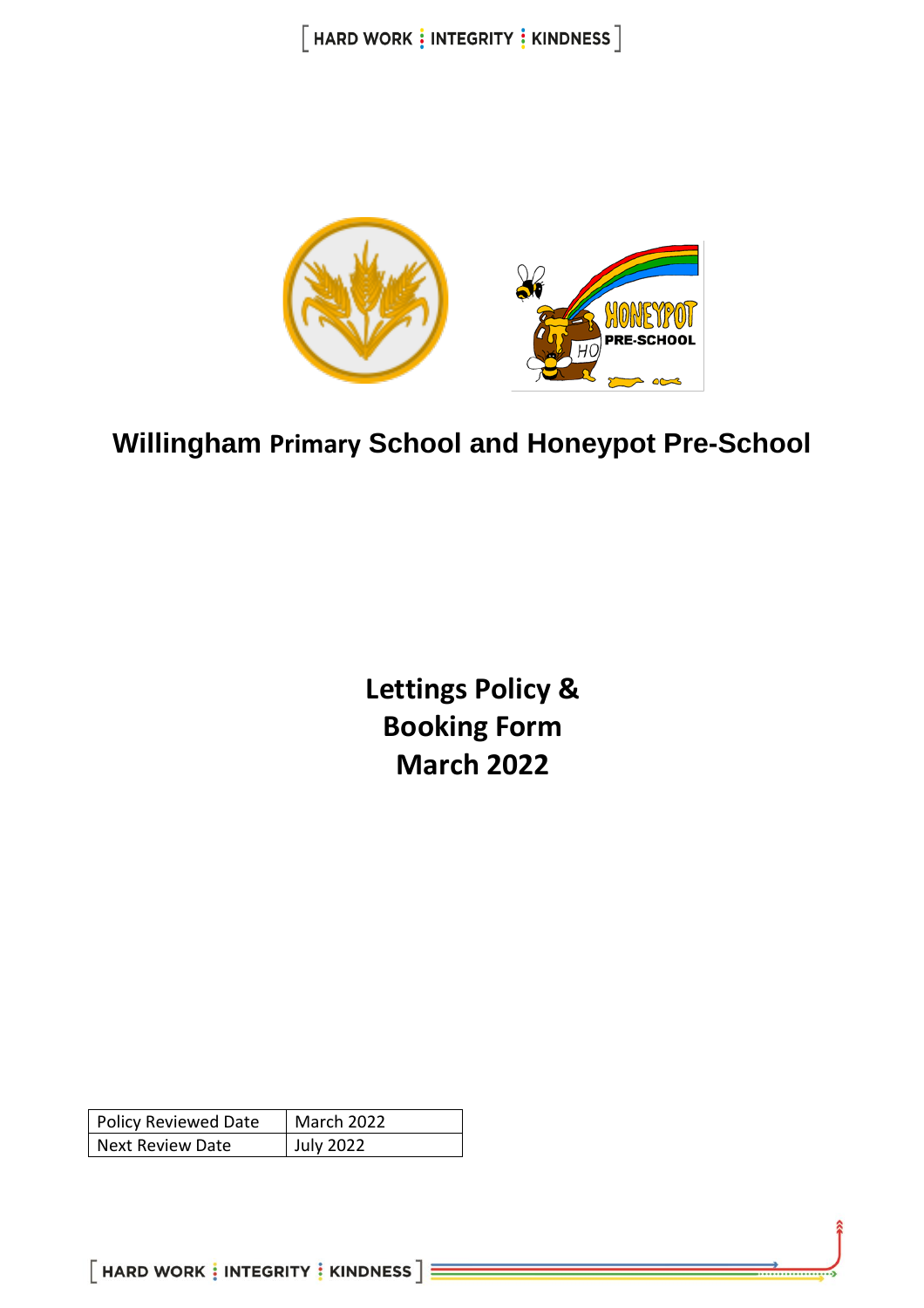#### **1.0 GENERAL**

- 1.1 All applications for the letting of school premises shall be made through the School Office.
- 1.2 The Site Manager will be responsible for locking/unlocking the premises in respect of all lettings.

#### 2.0 **TERMS & CONDITIONS**

The terms and conditions on which the premises are let shall be as follows:-

#### 2.1 **BOOKINGS & FEES**

- (a) All Applications for the hiring of school premises must be made through the School Office using the appropriate *Booking Form*.
- (b) Bookings can normally only be accepted for up to 6-months in advance.
- (c) A Booking will only be accepted, subject to availability, upon completion of a Booking Form and signed indemnity. All bookings will be confirmed, in writing, by the School Office (*Please do not make any arrangements until you have received written confirmation.)*
- (d) The fees charged will be those in force on the day(s) of the hiring; the scale of charges is normally revised each July with implementation taking effect from **1 st September** each year.
- (e) All charges are inclusive of caretaking, lighting, heating and water (where applicable).
- (f) Hirers must leave the school clean and tidy, bag up rubbish and deposit rubbish in the bins provided or if the bins are full leave the bags near to the bins. Any additional cleaning required because of exceptional circumstances, the persons hiring the building will be responsible for any such expense. Cleaning will be charged at a rate of £20 per hour and deducted from the deposit if not completed satisfactorily by the hirer.
- (f) All charges will be invoiced and are payable within **30 days** of Invoice Date.
- (g) The hirer shall not assign the benefit or burden of the hiring or sub-let the premises or any part thereof.

#### 2.1a **SAFEGUARDING**

- a) Any organisation/club or group who attendees are children below the age of 18 are subject to the School's safeguarding procedures.
- b) They must provide a copy of current DBS for the staff involved in the activity and a current child protection policy that is acceptable to the School.
- c) No booking will be approved without the above documents.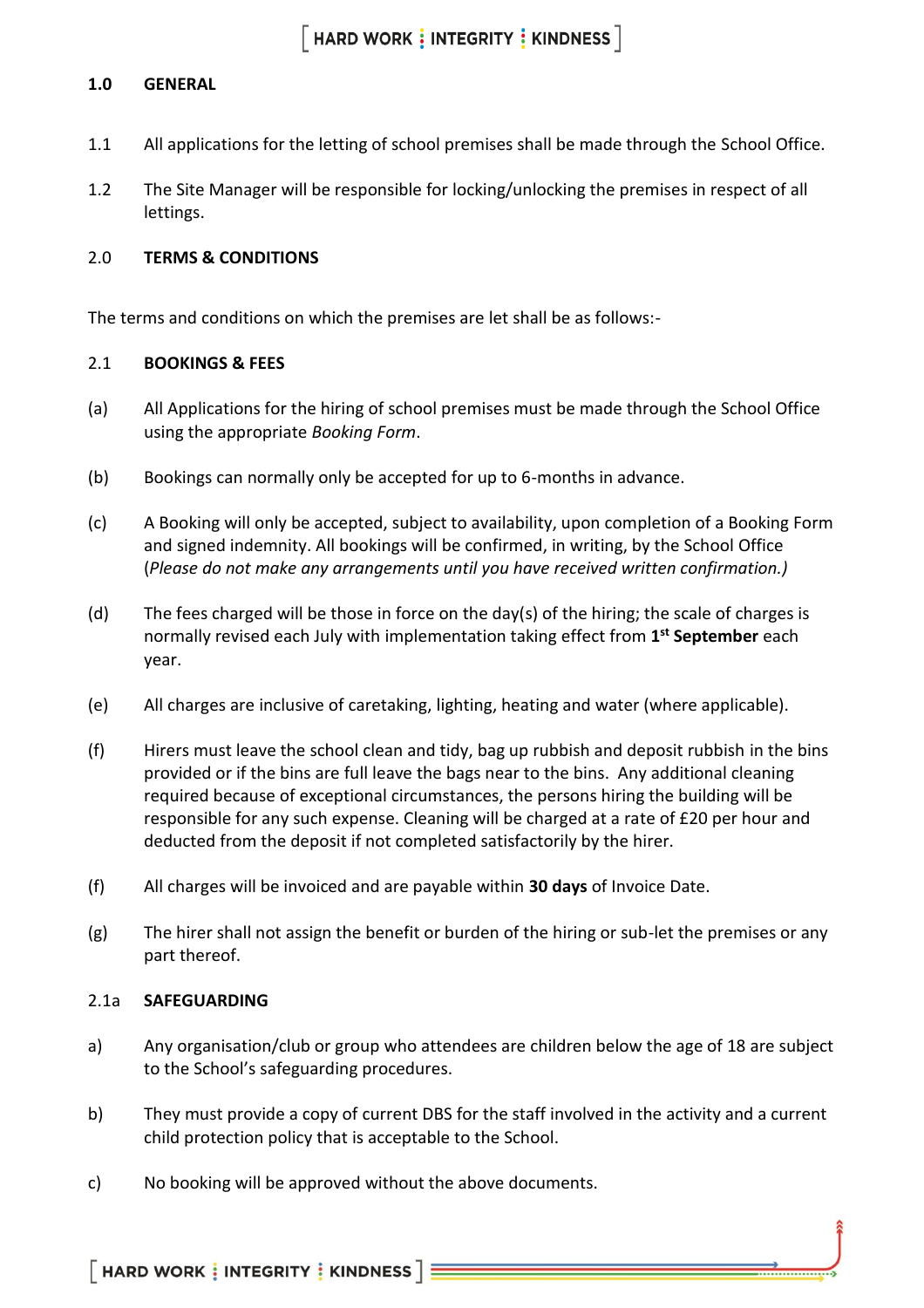## $\lceil$  HARD WORK  $\frac{1}{3}$  INTEGRITY  $\frac{1}{3}$  KINDNESS  $\rceil$

d) Willingham Primary School is committed to safeguarding and promoting the welfare of children and young people and expects organisations or clubs hiring the school / college to share this commitment

#### 2.2 **DEPOSIT**

(a) A non-refundable deposit of 30% of the hire charge is required at the time of booking for all Private and Commercial Bookings. (Cheques to be made payable to "Willingham Primary School").

#### 2.3 **CANCELLATIONS**

- (a) Notice of cancellation must be given, in writing, to the School Office at least 14 days before the hiring date. If notice is not received in time then the Hirer will be liable for any costs incurred. Deposits are non-refundable.
- (b) The Governing Body reserves the right, by notice to the hirer, to terminate the hiring at any time for reasons outside of their control and to return to the hirer any monies paid by way of deposit. The Governing Body shall not be under any liability to the hirer for any loss or damage they may sustain arising out of such termination.

#### 2.4 **PUBLIC LIABILITY INSURANCE**

- (a) All Hirers must have adequate Public Liability Insurance cover as a condition of the Letting. Please enclose a copy of your own cover with this application.
- (b) If Public Liability Insurance is not held by your organisation/group, you must ensure that adequate cover is obtained. Written confirmation from the insurance company or broker concerned will be required by the Head of Operations prior to the Letting.

#### 2.5 **HIRERS' RESPONSIBILITIES**

The Hirer shall:

- (a) vacate the premises by the time stated on the Booking Form.
- (b) obtain the necessary licence if alcohol is to be sold.
- (c) Agree and confirm the responsible Designated Premises Supervisor
- (d) be responsible for obtaining the licence of the owner of the copyright of any dramatic or musical work intended to be performed or sung and must indemnify the College against any infringement of copyright.
- (e) ensure that any equipment brought onto the premises and used is safe and meets the standards of any statutory requirements regarding its serviceability, control and use
- (f) fireproof all scenery and props etc. to be used in any performances, in accordance with instructions issued by the County Fire Officer.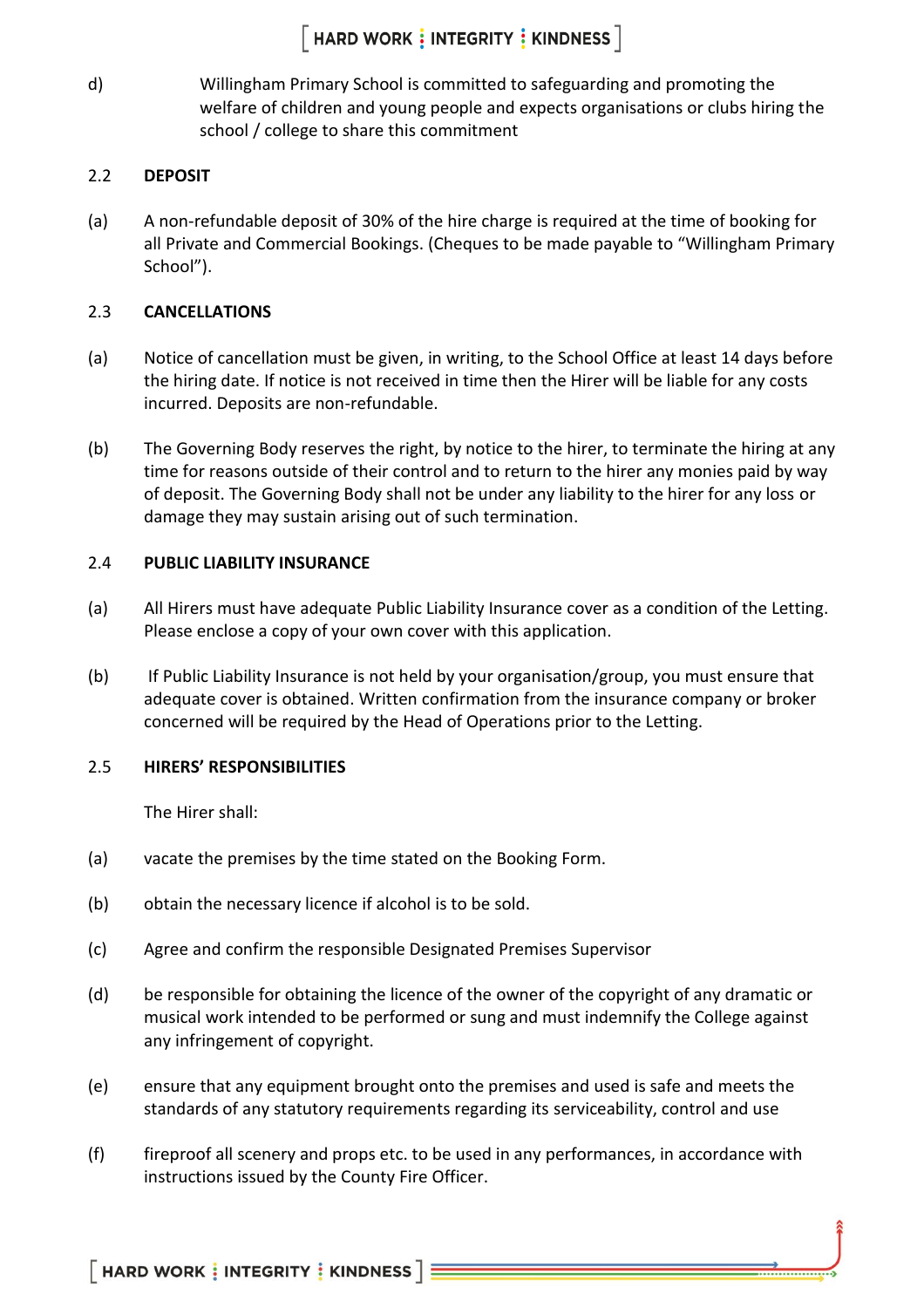## $[$  HARD WORK  $\frac{1}{2}$  INTEGRITY  $\frac{1}{2}$  KINDNESS  $]$

- (g) observe the School's **'NO SMOKING POLICY'**. All those who use the premises are kindly asked to refrain from smoking on the premises at all times.
- (h) observe the School's Health & Safety Policy.
- (i) comply with all applicable notices and signs.
- (j) immediately evacuate the premises by the nearest Fire Exit on the sounding of the **Fire Alarm**. (*The Fire Alarm is a continuous ringing of the college bell*).
- (k) inform the Site Manager immediately of any **accidents/incidents.**
- (l) leave the premises and equipment as found.
- (m) Provide own appropriate first aid personnel and equipment during the letting.
- (n) If any additional expense is incurred, arising from the letting, or any extra cleaning becomes necessary as a consequence of the use of the premises, the person/organisation hiring the school will be responsible for any such expense and charged accordingly.
- (o) Persons hiring premises or grounds will be held responsible for any damage to buildings, furniture, equipment or other property and a claim for the reinstatement, replacement or repair of such will be made whether as a result of the negligence of the Hirer or his/her invitees, employees or agents during the period of hire. The Hirer shall be deemed to have undertaken to pay the cost of such reparation by signing this hire agreement. **Please note** t hat no nail or fastening of any kind shall be driven or put into any wall, partition, pillar or other fittings or furniture.
- (p) Hirers are also responsible for notifying the Site Manager of any defects with equipment or the property that they identify whist using the facilities. Notification should be given to the Site Manager immediately.
- (q) In respect of Item 2.5(m), the Hirer will be expected to insure this risk and hold legal liability insurance to cover claims directly arising from their group or organisation's activities.
- (r) The Hirer is responsible for the supervision of all persons attending the premises for the purpose of the hiring whilst they are on the premises or on any part of Willingham Primary school site, and for preserving good order.
- (s) The school cannot accept responsibility for any loss, damage, accident or injury arising during the Hirer's use of the premises, or to any member of the Hirer's party and the hirer shall indemnify the Governing Body against all claims, demands, actions or proceedings.
- (t) The car park is situated to the front of the school. If your function involves many cars you are advised to contact the Police so that they may put '*No Parking*' cones on the road adjacent to the school. All vehicles are parked at the owner's risk. The School takes no responsibility for theft or damage to vehicles while parked on the premises.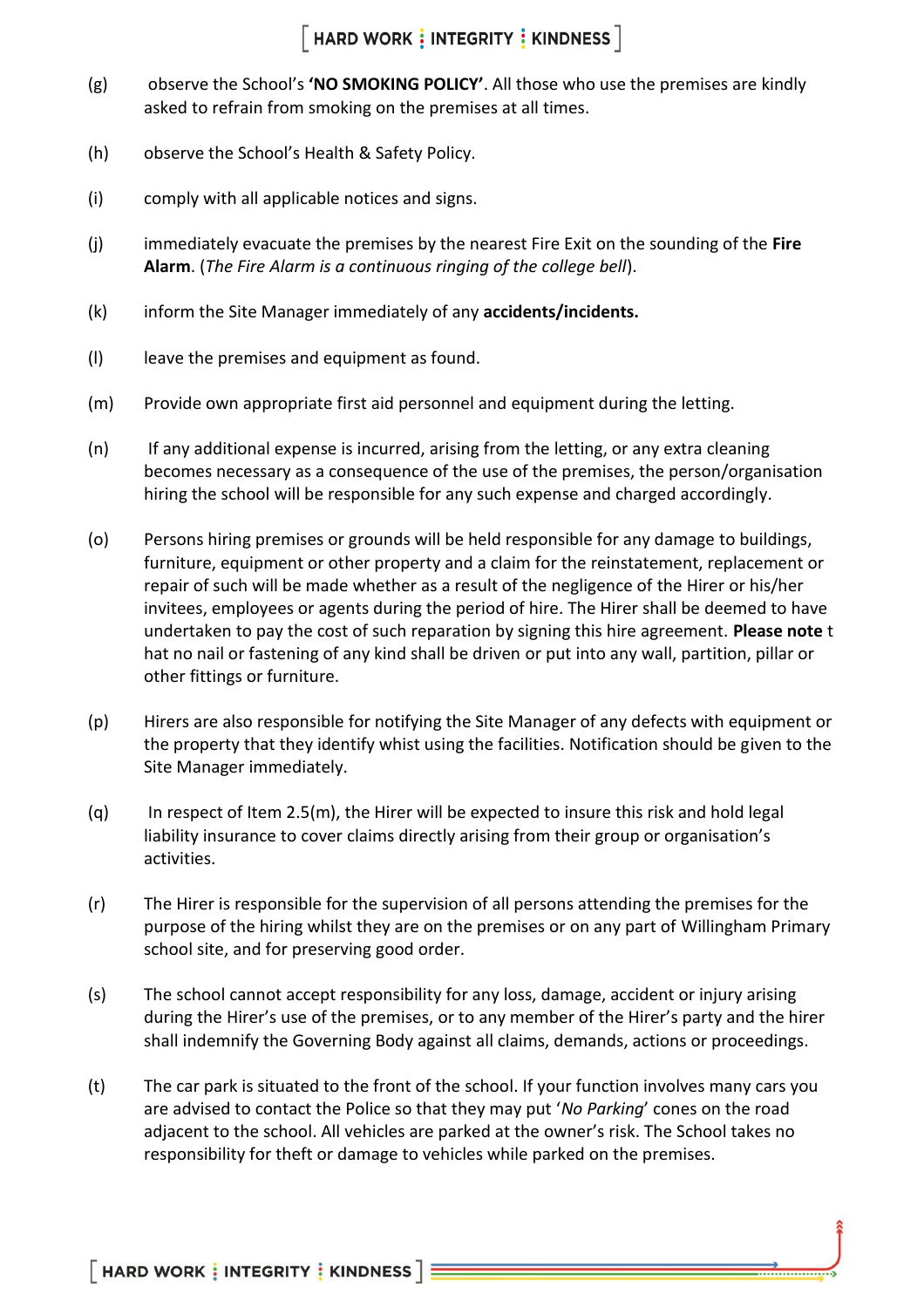## $\lceil$  HARD WORK  $\frac{1}{3}$  INTEGRITY  $\frac{1}{3}$  KINDNESS  $\rceil$

#### 3.0 **FORM OF AGREEMENT & INDEMNITY**

3.1 A Booking Form must be completed for each letting, giving full details of use of premises/equipment.

3.2 The following indemnity will be included on the Booking Form and must be signed by the Hirer before the booking can be accepted:-

"I certify that I am not less than 18 years of age. I have read and agree to be bound by the Terms & Conditions of Hire, for the time being in force, and I accept responsibility for the observance of the conditions and agree to pay on demand the letting charge hereby incurred.

I hereby indemnify the Governing Body of Name of school against all claims in respect of injury, loss or damage (including damage to the premises and equipment) arising from this letting.

(In requiring this undertaking the Governing Body does not seek to absolve itself or any employees from liability as owners/occupiers of the premises.)"

3.3 The Governors reserve the right to refuse any booking which is deemed unsuitable.

#### 4.0 **CATEGORY OF USER**

**SCALE 1:** Lettings to **Private Organisations** or **Individuals**.

#### **SCALE 2: Statutory Use, Community Users** & **Charities**

- a) **Statutory Use:** eg Parliamentary Elections; Meetings of candidates for Parliamentary Elections; County Council, District Council & Parish Council Elections; Parish meetings and Parish Council meetings.
- b) Surgeries held by MP's or Councillors.
- c) Use by District Councils for Civic Receptions on one occasion per year.
- d) Fund Raising activities by recognised **Charities**.
- e) Use by **Community Users** (ie individuals and organisations who are regular users of the school).

#### 5.0 **SCALE OF CHARGES**

- 5.1 The Scale of Charges will be revised annually at the beginning of each academic year in September.
- 5.2 All lettings of the school premises shall cover the costs of heating, lighting, water, caretaking and cleaning costs.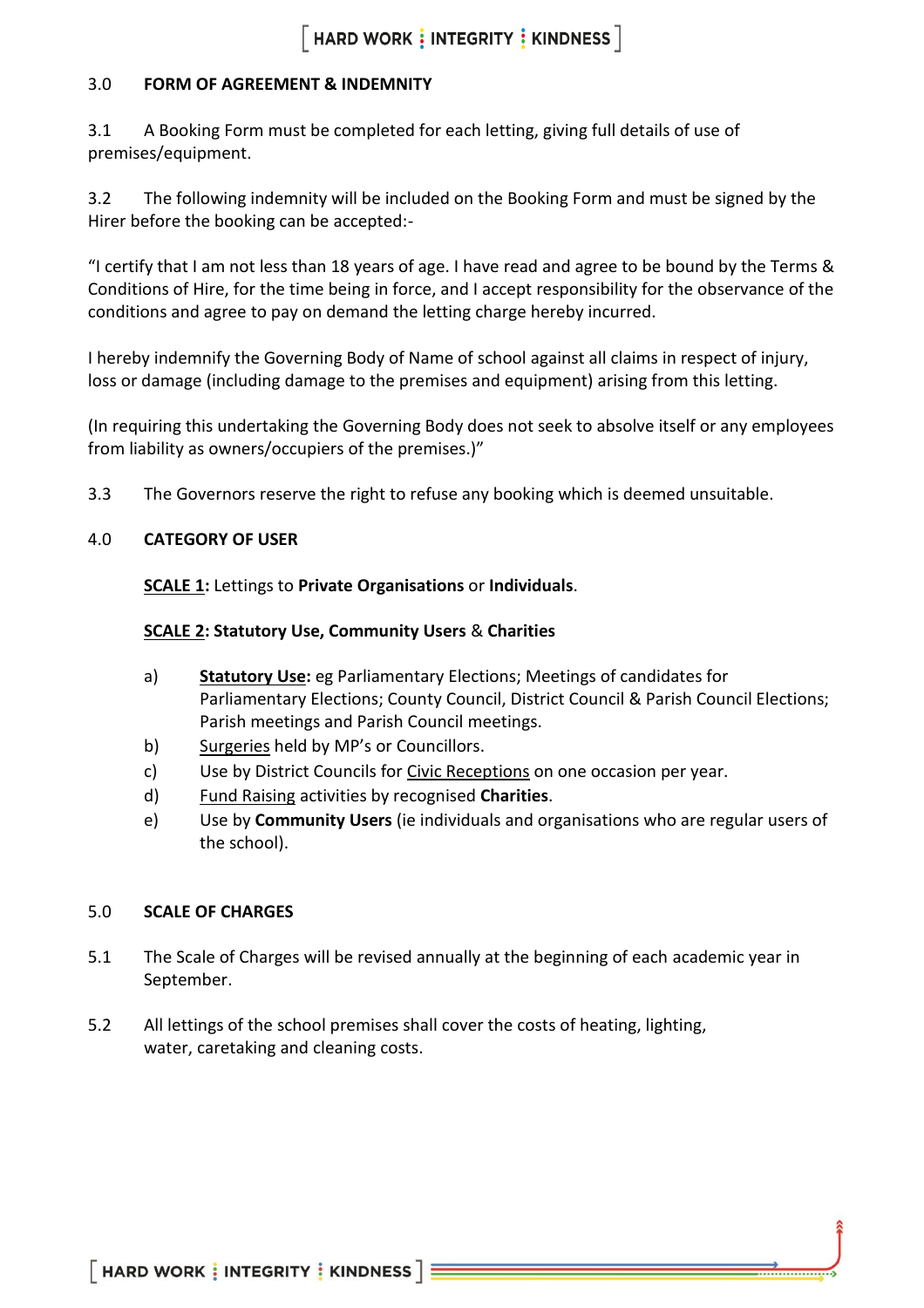### *HIRING OF SCHOOL / COLLEGE PREMISES – 1 September 2021 to 31st August 2022*

#### **A) CATEGORY OF USER**

**SCALE 1:** Lettings to **Private Organisations** or **Individuals**.

#### **SCALE 2: Statutory Use, Community Users** & **Charities**

f) **Statutory Use:** e.g. Parliamentary Elections; Meetings of candidates for Parliamentary Elections; County Council, District Council & Parish Council Elections; Parish meetings and Parish Council meetings.

g) Surgeries held by **MP's** or **Councillors**.

h) Use by **District Councils** for Civic Receptions on one occasion per year.

i) Fund Raising activities by recognised **Charities**.

j) Use by **Community Users** (i.e. individuals and organisations who are regular users of the school).

#### **B) SCALE OF CHARGES – TERM TIME ONLY**

| <b>NORMAL HOURS</b>             |                | <b>OUTSIDE NORMAL HOURS</b> |                |                |
|---------------------------------|----------------|-----------------------------|----------------|----------------|
| Monday-Thursday (until 10.00pm) |                | Weekdays & Weekends*        |                |                |
| Friday (until 9.00pm)           |                |                             |                |                |
| <b>ROOM</b>                     | <b>SCALE 1</b> | <b>SCALE 2</b>              | <b>SCALE 1</b> | <b>SCALE 2</b> |
|                                 | £              | f                           | £              | £              |
| <b>New Hall</b>                 | £30.00         | £10.00                      | £40.00         | £15.00         |
| <b>Old Hall</b>                 | £30.00         | £10.00                      | £40.00         | £15.00         |
| <b>Outdoor Area</b>             | £20.00         | £10.00                      | £30.00         | £15.00         |
| <b>Combination of 2/3</b>       | £50.00         | £12.00                      | £60.00         | £20.00         |
| areas                           |                |                             |                |                |

\*Weekends will be subject to a minimum 3 hour charge at the discretion of the school

#### **ADDITIONAL CHARGES**

| Setting up/Clearing up time: | This must be allowed for when completing the<br>Booking Form otherwise charges for any additional<br>time will be added to the final invoice. |
|------------------------------|-----------------------------------------------------------------------------------------------------------------------------------------------|
| Insurance:                   | Charged at 12.5% of Lettings charge or £1.30<br>(whichever is the greater) + 6% Insurance Premium<br>Tax                                      |

#### D) **EQUIPMENT HIRE** (Subject to availability)

| <b>Grand Piano:</b> | <b>Stage &amp; lighting</b> | <b>PA System:</b> |
|---------------------|-----------------------------|-------------------|
| £20.00              | £40.00                      | £20.00            |
|                     |                             |                   |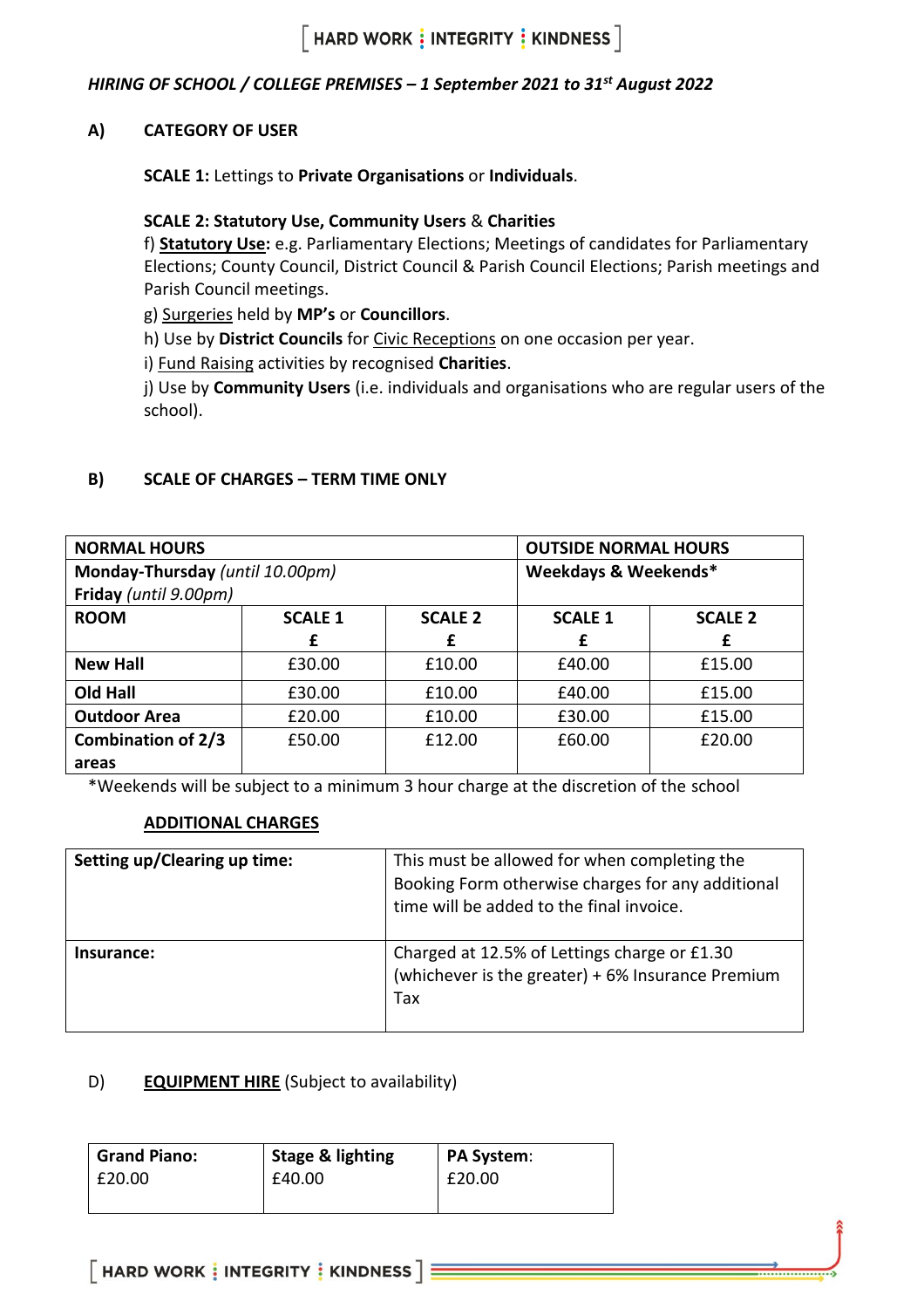$[$  HARD WORK  $\frac{1}{3}$  INTEGRITY  $\frac{1}{3}$  KINDNESS  $]$ 

### **Please note that the use of ladders and tower scaffold is strictly forbidden unless a current recognised certificate is produced at time of booking.**

#### E) **USE OF PREMISES DURING SCHOOL HOLIDAY PERIODS**

By negotiation and subject to availability.